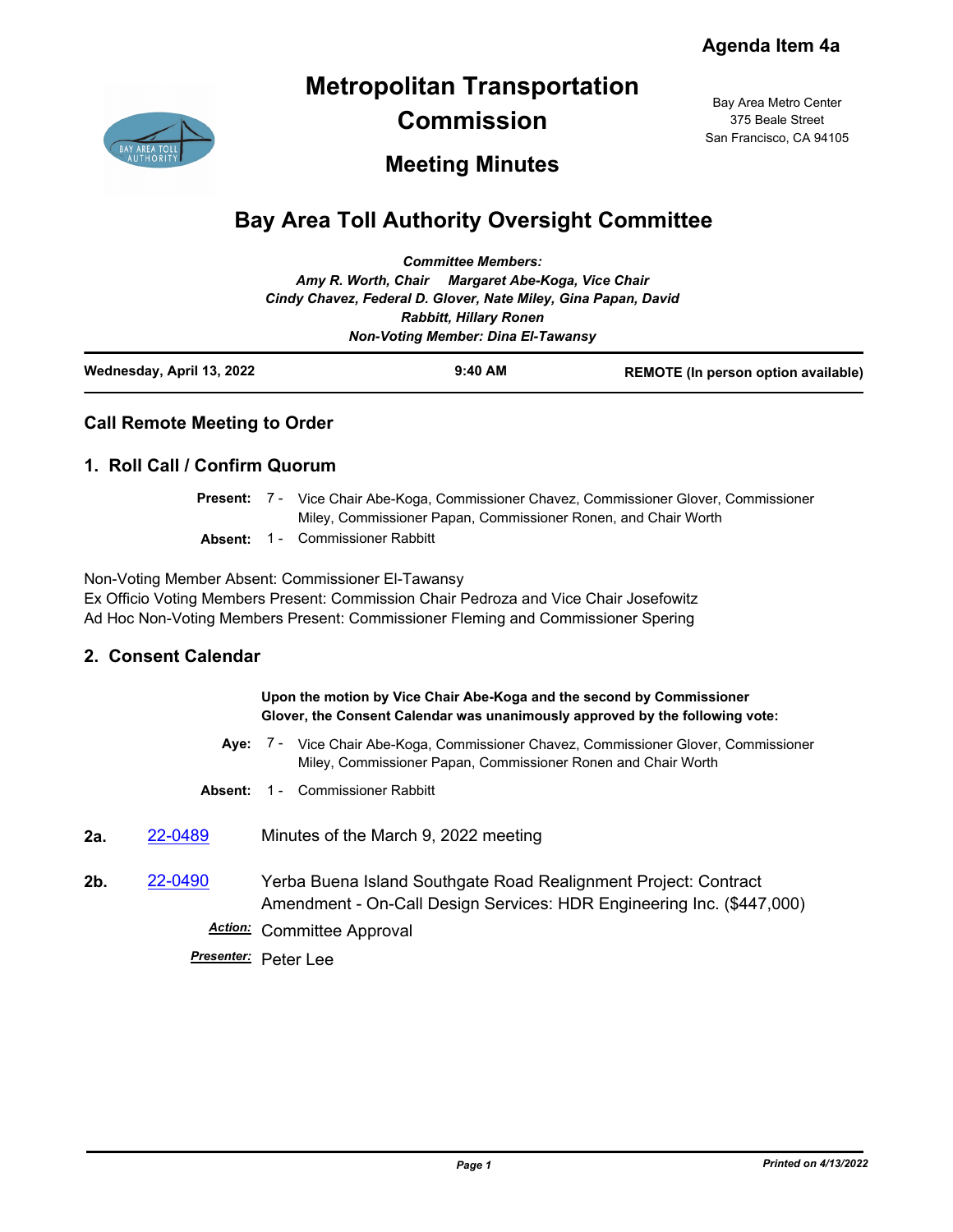| 2c.            | <u>22-0546</u> | Funding Agreement - Yerba Buena Island Westside Bridges Seismic<br>Retrofit Project: San Francisco County Transportation Authority<br>(\$2,700,000) |
|----------------|----------------|-----------------------------------------------------------------------------------------------------------------------------------------------------|
|                |                | <b>Action:</b> Committee Approval                                                                                                                   |
|                |                | Presenter: Peter Lee                                                                                                                                |
| 2d.            | 22-0491        | Contract Amendment - Advanced Toll Collection and Accounting System<br>(ATCAS II): TransCore, LP (\$10,128,252)                                     |
|                |                | <b>Action:</b> Committee Approval                                                                                                                   |
|                |                | <b>Presenter:</b> Jeff Gerbracht                                                                                                                    |
| 2e.            | 22-0516        | Contract Amendment - FasTrak Collection Services: Law Enforcement<br>Systems, LLC (\$1,400,000)                                                     |
|                |                | <b>Action:</b> Committee Approval                                                                                                                   |
|                |                | <b>Presenter:</b> Victor Wong                                                                                                                       |
| 2f.            | 22-0493        | Purchase Order - FasTrak® Toll Tags: Neology, Inc. (\$6,900,000)                                                                                    |
|                |                | <b>Action:</b> Committee Approval                                                                                                                   |
|                |                | Presenter: Kevin Wong                                                                                                                               |
| 2g.            | 22-0383        | BATA Resolution No. 70, Revised - Amend the Bay Area Infrastructure<br><b>Financing Authority Joint Powers Agreement</b>                            |
|                |                | <b>Action:</b> Authority Approval                                                                                                                   |
|                |                | Presenter: Lisa Klein                                                                                                                               |
| 3. Information |                |                                                                                                                                                     |
| За.            | 22-0513        | <b>Toll Bridge Program Report</b>                                                                                                                   |
|                |                | Staff will present the Toll Bridge Program Report and review current<br>conditions and projects on the seven state-owned toll bridges.              |
|                |                | Action: Information                                                                                                                                 |
|                |                | Presenter: Peter Lee                                                                                                                                |

Richard Hedges was called to speak.

Aleta Dupree was called to speak.